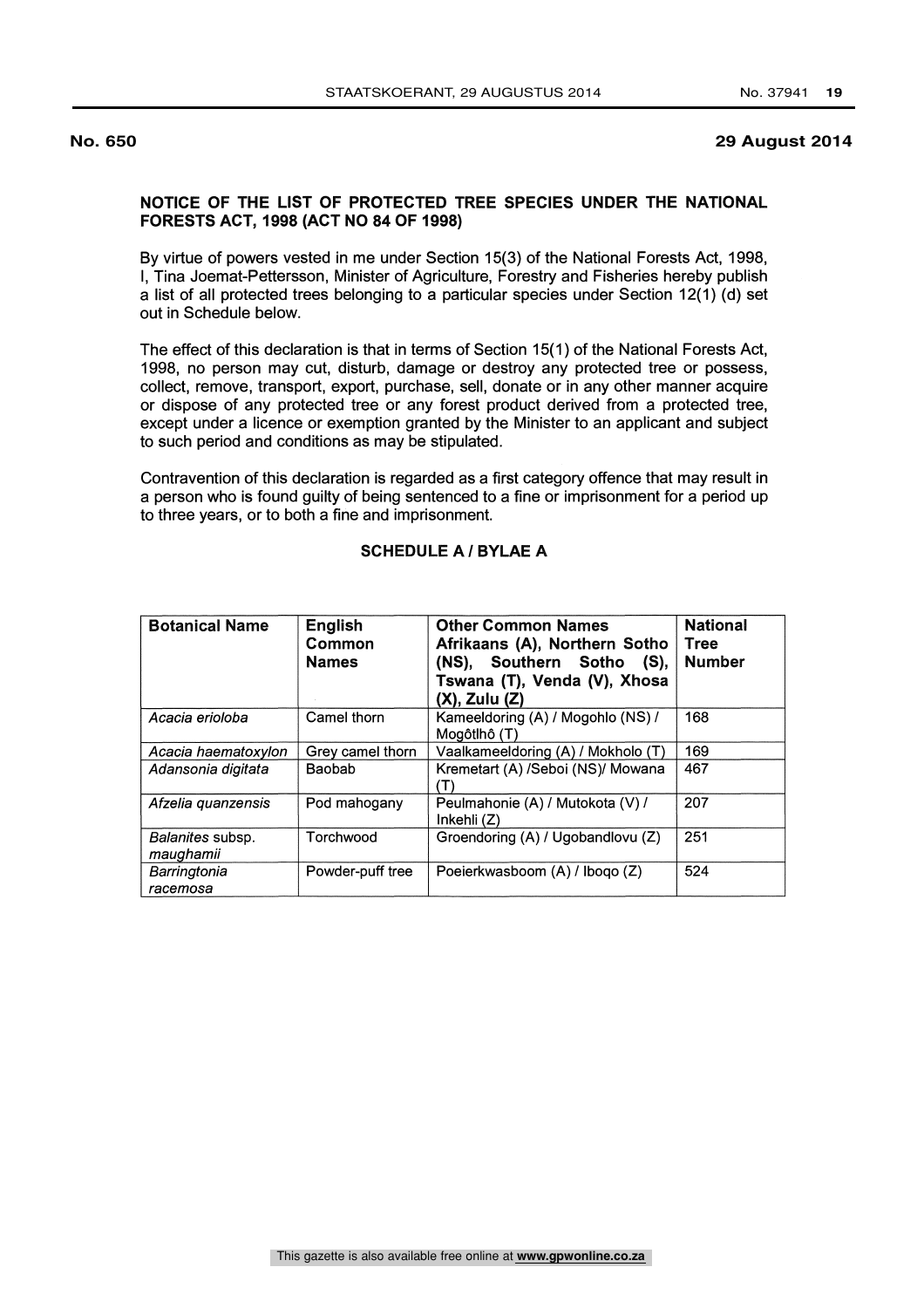| Boscia albitrunca                               | Shepherd's tree                   | Witgat (A) / Mohlôpi (NS) / Motlhôpi<br>(T) / Muvhombwe (V) /<br>Umgqomogqomo (X) / Umvithi (Z) | 122   |
|-------------------------------------------------|-----------------------------------|-------------------------------------------------------------------------------------------------|-------|
| Brachystegia<br>spiciformis                     | Msasa                             | Msasa (A)                                                                                       | 198.1 |
| Breonadia salicina                              | Matumi                            | Mingerhout (A) /Mohlomê (NS) /<br>Mutu-lume (V) / Umfomfo (Z)                                   | 684   |
| <b>Bruguiera</b><br>gymnorrhiza                 | <b>Black mangrove</b>             | Swart-wortelboom (A) / Isikhangati<br>(X) / Isihlobane (Z)                                      | 527   |
| Cassipourea<br>swaziensis                       | Swazi onionwood                   | Swazi-uiehout (A)                                                                               | 531.1 |
| Catha edulis                                    | Bushman's tea                     | Boesmanstee (A) / Mohlatse (NS) /<br>Igqwaka (X) / Umhlwazi (Z)                                 | 404   |
| Ceriops tagal                                   | Indian mangrove                   | Indiese wortelboom (A) / Isinkaha<br>(Z)                                                        | 525   |
| Cleistanthus<br>schlechteri var.<br>schlechteri | False tamboti                     | Vals-tambotie (A) / Umzithi (Z)                                                                 | 320   |
| Colubrina nicholsonii                           | Pondo weeping<br>thorn            | Pondo-treurdoring (A)                                                                           | 453.8 |
| Combretum imberbe                               | Leadwood                          | Hardekool (A) / Mohwelere-tšhipi<br>(NS) / Motswiri (T) / Impondondlovu<br>(Z)                  | 539   |
| Curtisia dentata                                | Assegai                           | Assegaai (A) / Umgxina (X) /<br>Umagunda (Z)                                                    | 570   |
| Elaeodendron<br>transvaalensis                  | <b>Bushveld saffron</b>           | Bosveld-saffraan (A) / Monomane<br>(T) / Ingwavuma (Z)                                          | 416   |
| Erythrophysa<br>transvaalensis                  | <b>Bushveld red</b><br>balloon    | Bosveld-rooiklapperbos (A) /<br>Mofalatsane (T)                                                 | 436.2 |
| Euclea pseudebenus                              | Ebony guarri                      | Ebbehout -ghwarrie (A)                                                                          | 598   |
| Ficus trichopoda                                | Swamp fig                         | Moerasvy (A) / Umvubu (Z)                                                                       | 54    |
| Leucadendron<br>argenteum                       | Silver tree                       | Silwerboom (A)                                                                                  | 77    |
| Lumnitzera racemosa<br>var. racemosa            | Tonga mangrove                    | Tonga-wortelboom (A) / Isikhaha-<br>esibomvu (Z)                                                | 552   |
| Lydenburgia abbottii                            | Pondo<br>bushman's Tea            | Pondo-boesmanstee (A)                                                                           | 407   |
| Lydenburgia<br>cassinoides                      | Sekhukhuni<br>bushman's tea       | Sekhukhuni-boesmanstee (A)                                                                      | 406   |
| Mimusops caffra                                 | Coastal red<br>milkwood           | Kusrooimelkhout (A) / Umthunzi (X)<br>/ Umkhakhayi (Z)                                          | 583   |
| Newtonia<br>hildebrandtii var.<br>hildebrandtii | Lebombo wattle                    | Lebombo-wattel (A) / Umfomothi (Z)                                                              | 191   |
| Ocotea bullata                                  | Stinkwood                         | Stinkhout (A) / Umhlungulu (X) /<br>Umnukane (Z)                                                | 118   |
| Ozoroa namaquensis                              | Gariep resin tree                 | Gariep-harpuisboom (A)                                                                          | 373.2 |
| Philenoptera violacea                           | Apple-leaf                        | Appelblaar (A) / Mphata (NS) /<br>Mohata (T) / Isihomohomo (Z)                                  | 238   |
| Pittosporum<br>viridiflorum                     | Cheesewood                        | Kasuur (A) / Kgalagangwe (NS) /<br>Umkhwenkwe (X) / Umfusamvu (Z)                               | 139   |
| Podocarpus<br>elongatus                         | <b>Breede River</b><br>yellowwood | Breederivier-geelhout (A)                                                                       | 15    |